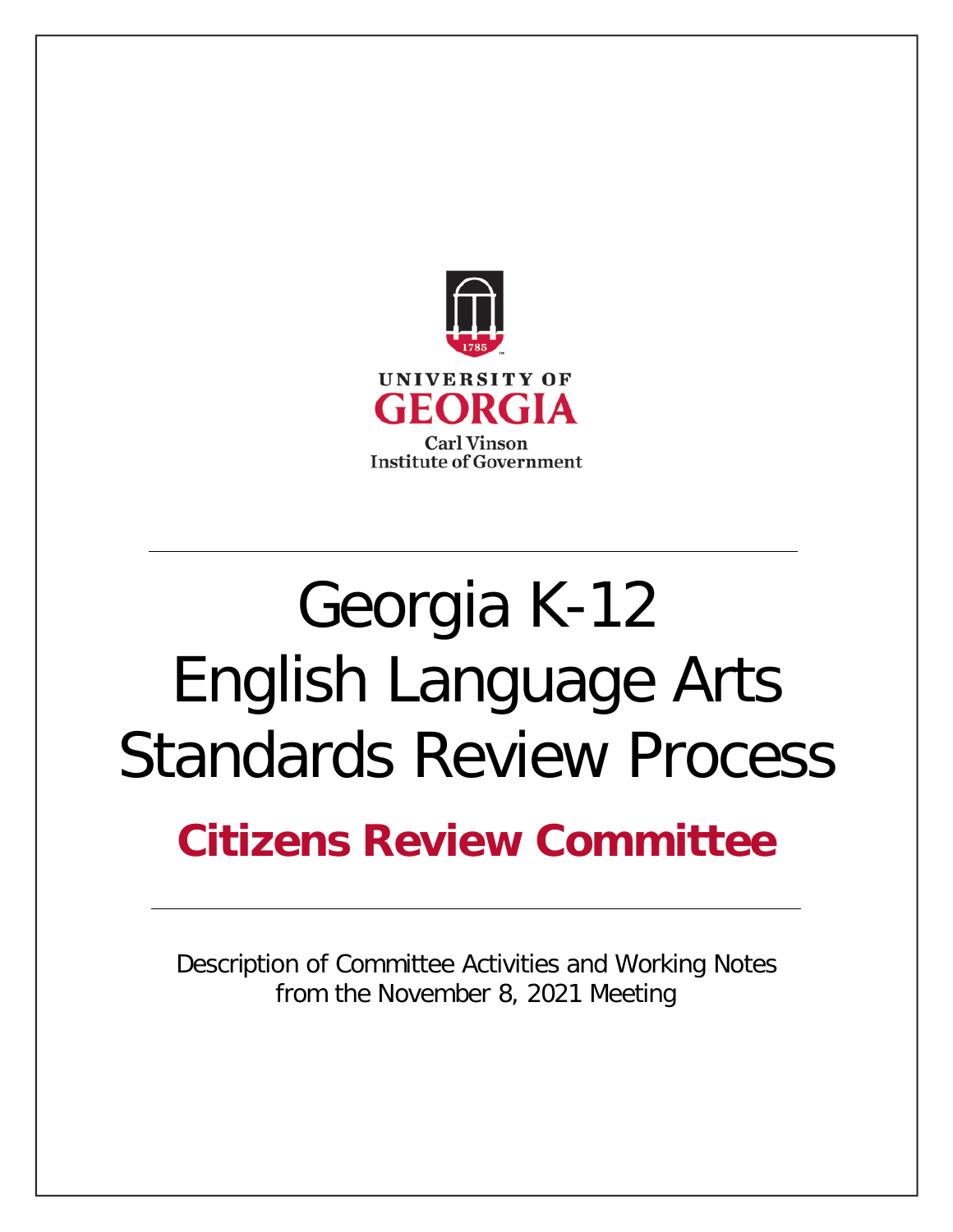## **Georgia K-12 English Language Arts (ELA) Standards Review Process**

#### **CITIZENS REVIEW COMMITTEE Description of Committee Activities and Working Notes from the November 8, 2021 Meeting**

The meeting was convened by Georgia Department of Education Chief of Staff Matt Jones, who welcomed the group and provided remarks about the standards review process.

The committee received an orientation about the K-12 English Language Arts (ELA) Standards Review Process, including a rationale for the review, proposed timeline, and overview of the three committees involved in the process, the Citizens Review Committee, Academic Review Committee and Working Committee of Teachers.

- **Citizens Review Committee**: composed of 13 members appointed by the Governor and State School Superintendent, representing parents, students, business leaders, educators and concerned citizens.
	- o Roles and Responsibilities:
		- Be a voice providing feedback, insight and input on behalf of Georgia's students, parents, business leaders and concerned citizens.
		- Articulate the English Language Arts (ELA) Standards Review Process and the roles of the Academic Review Committee and Working Committee of Teachers.
		- Inform the work of the Working Committee of Teachers by reviewing the results of the stakeholder survey for English Language Arts, providing feedback and adding key themes or observations about the survey.
		- Review the recommended revisions of the revised standards made by the Working Committee of Teachers and provide feedback.

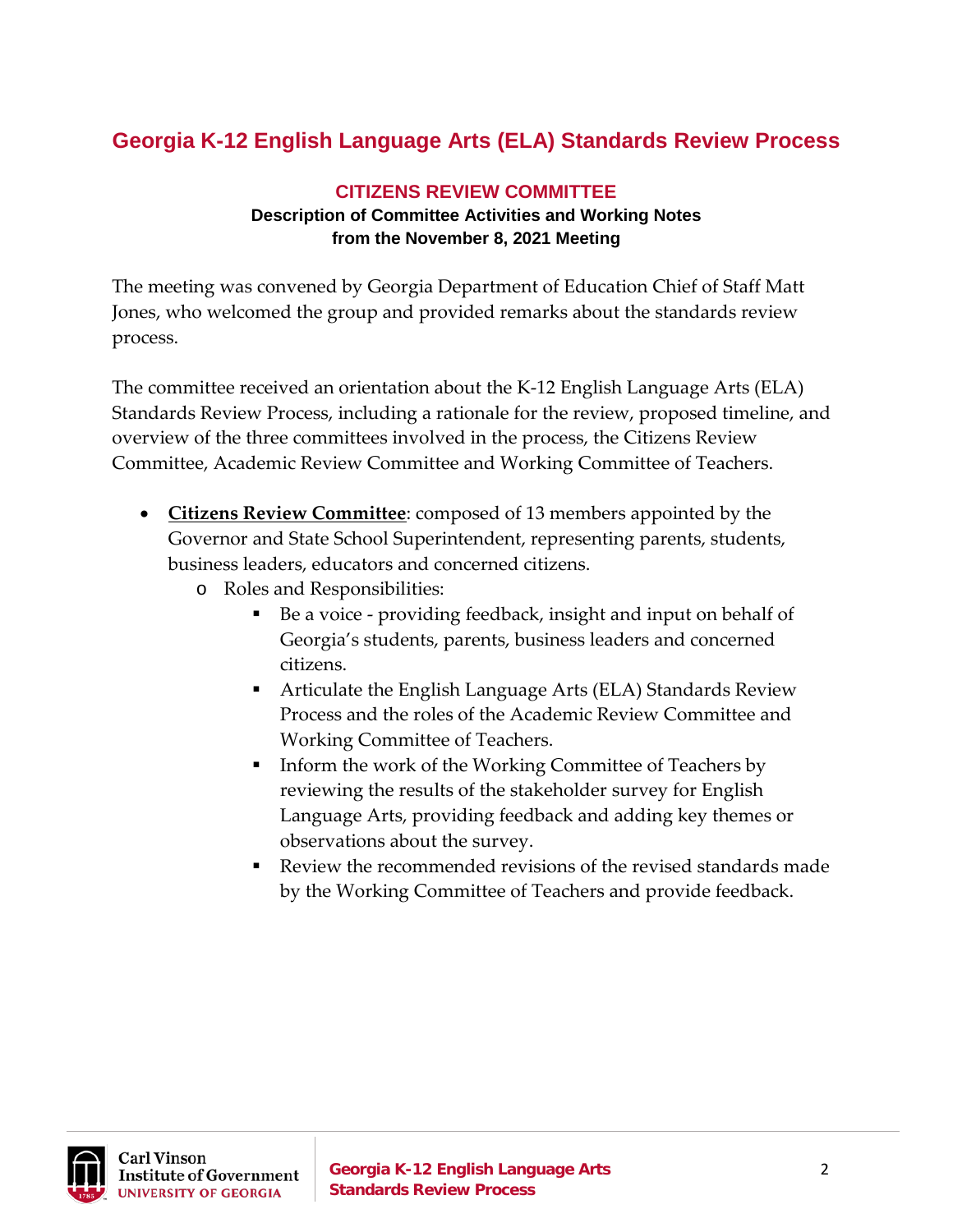#### **CITIZENS REVIEW COMMITTEE MEMBERS**

Jim Arnold George Bratcher Tina Engberg Melvin Everson Barbara Grogan Stacey Gyorgyi Lisa Marie Haygood

Hayley Howell Davis Knox Santiago Marques Isabella Martinez Arianne Weldon Ellen Wiley

- **Academic Review Committee**: composed of members appointed by the Governor and State School Superintendent, representing higher education (Technical College System of Georgia and University System of Georgia), pre-K (Department of Early Care and Learning), business and industry, child development experts and educators.
	- o Roles and Responsibilities:
		- **Ensure post-secondary readiness**
		- Age appropriateness
- **Working Committee of Teachers**: composed of more than 200 English Language Arts teachers from across Georgia organized in teams of 8-12 members for each grade level and high school course. Members appointed by the Governor, State School Superintendent, Georgia State Board of Education and Georgia Department of Education.
	- o Roles and Responsibilities:
		- Review and revise the current K-12 English Language Arts standards
		- Make recommendations to the Citizens and Academic Review Committees, State School Superintendent and Georgia State Board of Education.

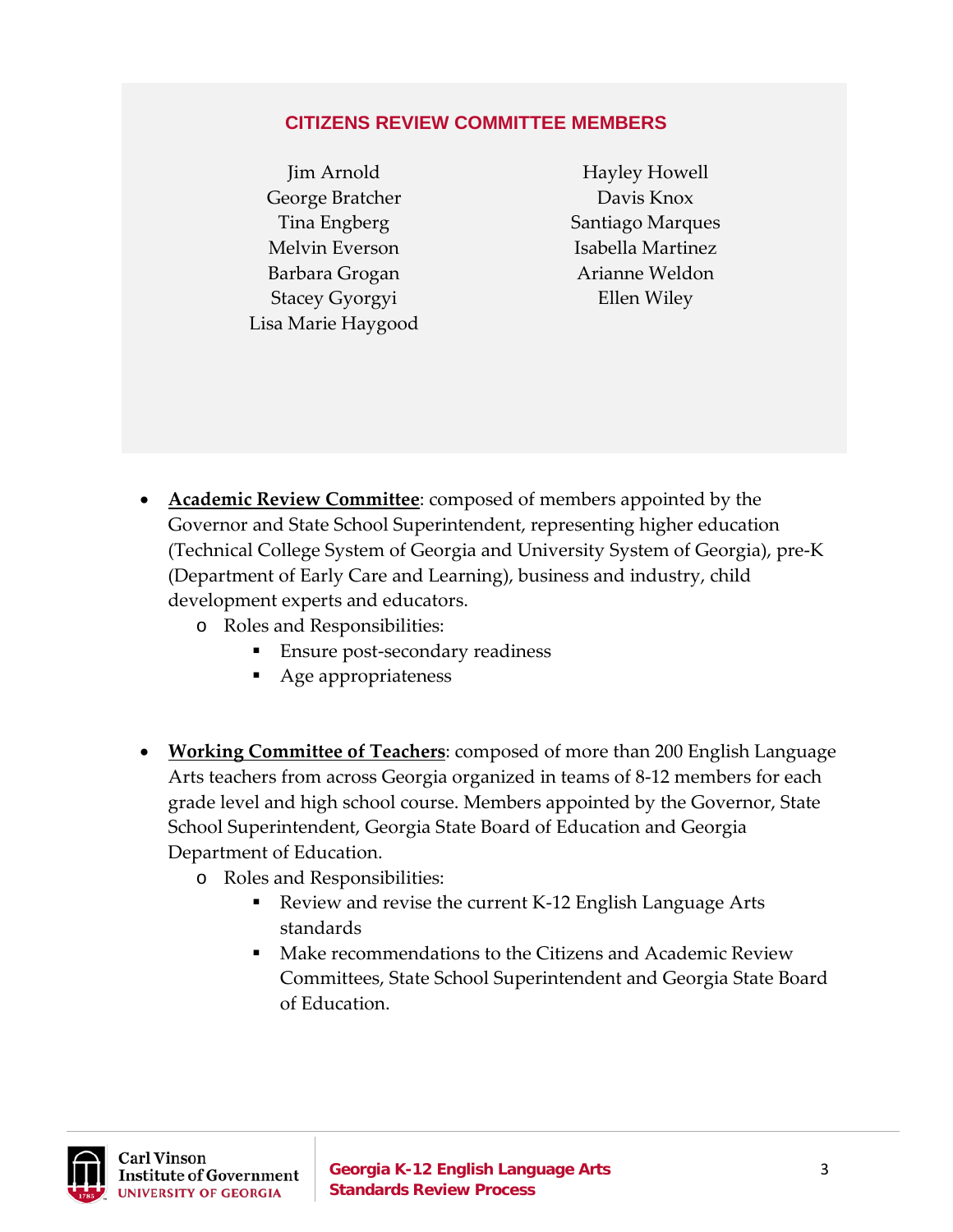#### **ENGLISH LANGUAGE ARTS SURVEY 2019**

The primary purpose of the November 8, 2021 meeting of the Citizens Review Committee was to inform the work of the Working Committee of Teachers by reviewing the results of the stakeholder survey for English Language Arts, providing feedback and adding key themes or observations about the survey.

Before delving into the review process, the committee was provided a copy of the survey and background information regarding its development. This included a cursory review and opportunity for clarifying questions for the following survey terms:

- Developmentally appropriate;
- Language terminology that is accessible;
- Clear and concise language terminology;
- Appropriate level of relevance for the age/grade level;
- Balance between the number of standards versus time to teach them;
- Key concepts and skills;
- Cohesive instructional sequence;
- Creativity and autonomy in the classroom;
- Preparation for college, careers and life;
- Level of rigor;
- Emphasis on standards; and,
- Standards drive instruction.

#### **REVIEW OF THE ENGLISH LANGUAGE ARTS SURVEY 2019**

English Language Arts survey results were organized into seven grade/content areas  $(K-5, 6-8, 9<sup>th</sup>$  Grade Literature,  $10<sup>th</sup>$  Grade Literature, American Literature, World Literature and British Literature) as posted on the Georgia Department of Education's website under Mathematics and ELA Standards Process behind the tab "English Language Arts Results." Members of the Citizens Review Committee were organized into seven small groups and assigned one of the grade/content survey results areas. To the extent possible, small groups represented a cross section of stakeholder types (i.e. parents, educators, business, etc.) represented on the committee.

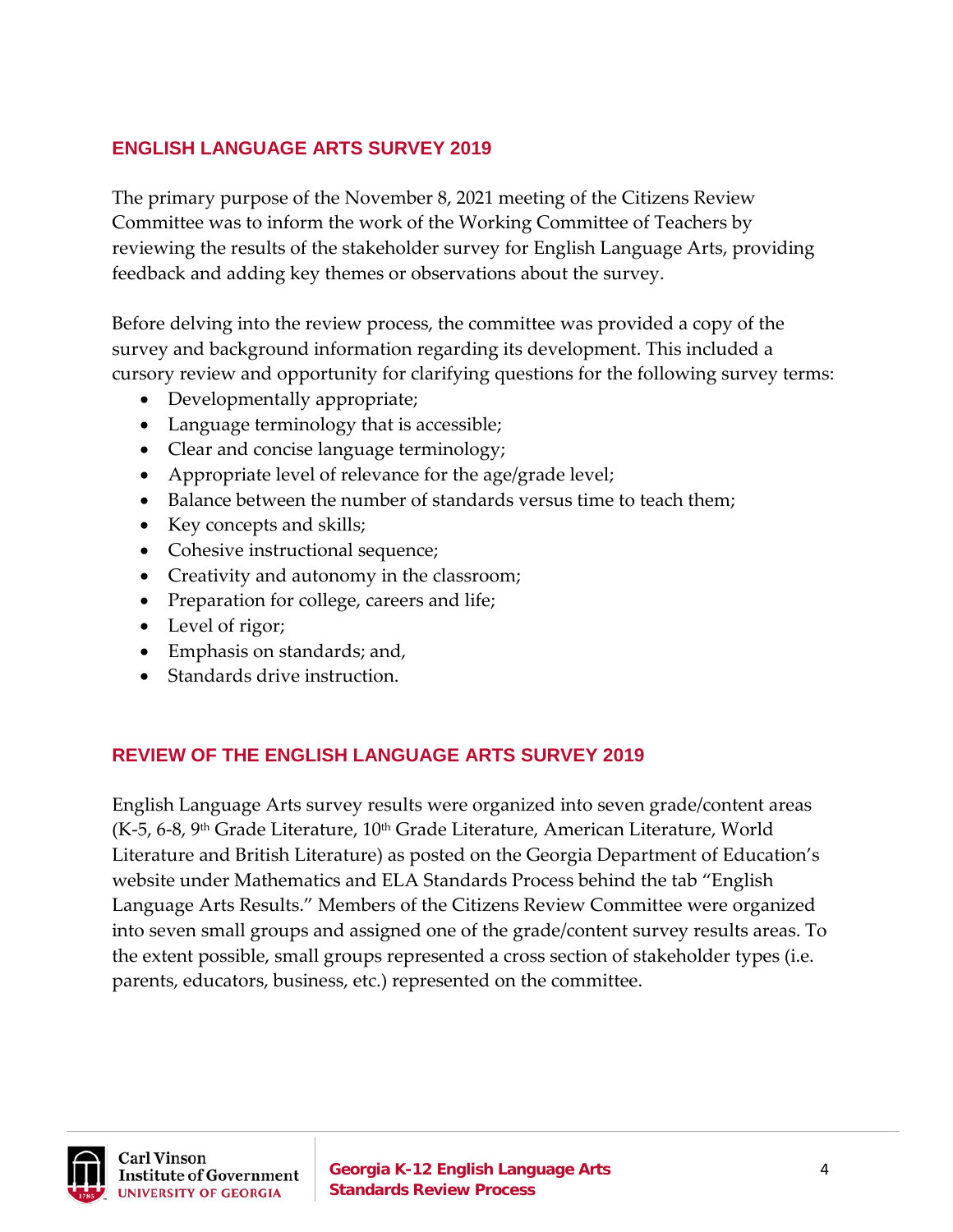#### **Review Methodology**

 $\overline{a}$ 

Each group was provided survey results for the grade/content area assigned as posted on the Georgia Department of Education's website under Mathematics and ELA Standards Process behind the tab "English Language Arts Results." Survey results were designated as either "parent responses" or "ELA teacher responses." Group members were then asked to perform the following tasks.

1.

- Teacher response survey results Individually review the survey data from English Language Arts teachers. Then as a group, let the following questions guide your discussion.
	- o What does the data suggest?
	- o What are assumptions your group can make?
- Discuss and post your observations on chart paper.

2.

- Parent response survey results Individually review the survey data from parents. Then as a group, let the following questions guide your discussion.
	- o What does the data suggest?
	- o What are assumptions your group can make?
- Discuss and post your observations on chart paper.

3.

• Next, group members were provided for their assigned grade/content area a copy of the document "Key Findings of the Stakeholder Survey on the Georgia Standards of Excellence for English Language Arts" as posted on the Georgia Department of Education's website under Mathematics and ELA Standards Process behind the tab "Key Findings from the English Language Arts Survey." Directions for this activity were as follows: Individually review the "overall trends" and data from the teachers and parents from your content area. Then, as a group discuss the trend data. Are there any similarities/differences between your group's observations and the trend information? Other reflections?

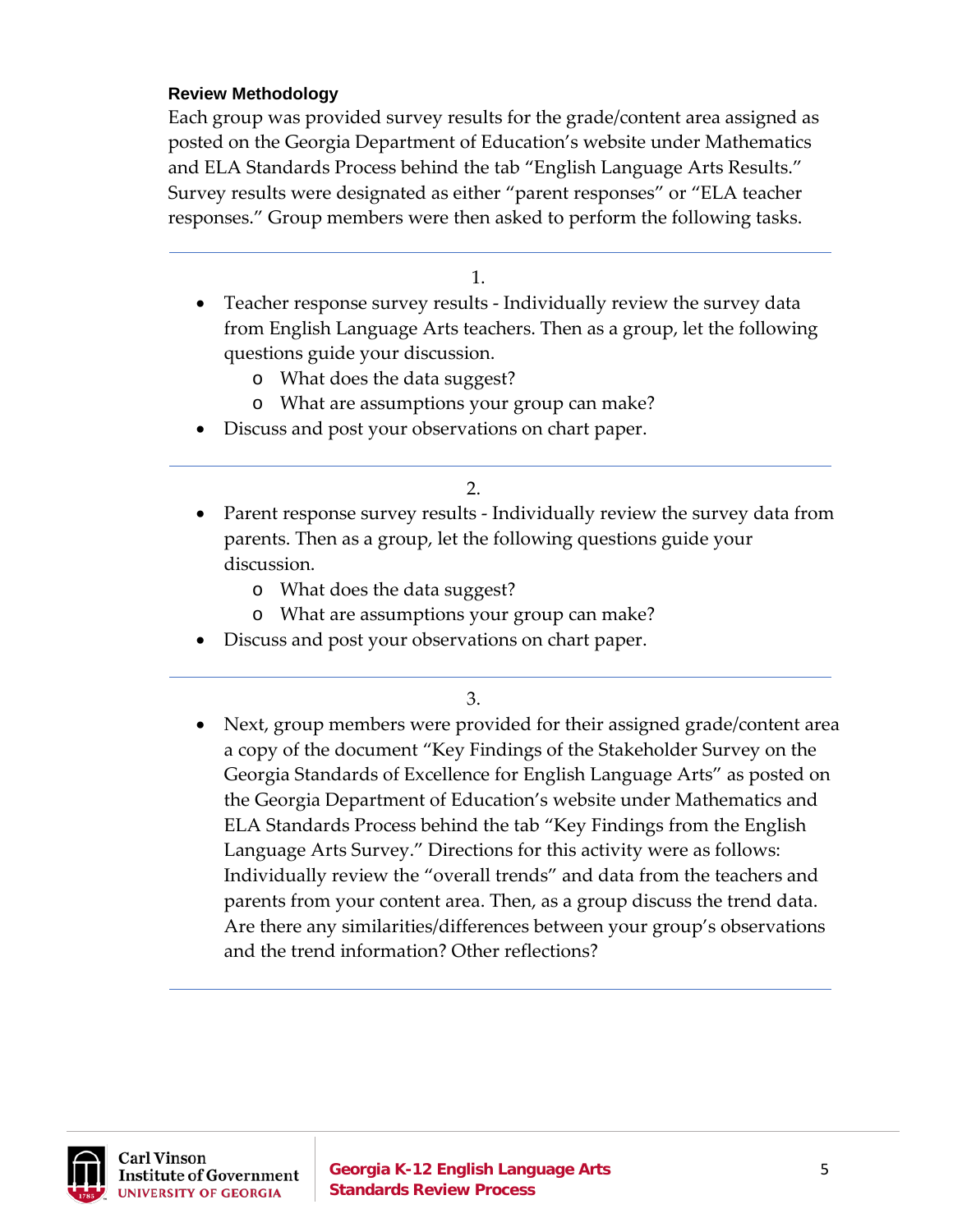- Finally, group members were asked to complete a summarizing activity. Directions were as follows: Based on observations made during the previous three activities, are there "themes" or key points your group would like to pass on to the Working Committee of Teachers? Discuss and post your observations on chart paper.
- At the conclusion of this activity, each group reported out observations and reflections.
- Following the reports, committee members were asked to walk around the room to view responses from the seven grade/content groups in preparation for the culminating session of the day.

#### **WORKING NOTES OF THE CITIZENS REVIEW COMMITTEE - ENGLISH LANGUAGE ARTS SURVEY REVIEW**

The information in this section presents the observations of the seven grade/content groups regarding the four activities described in the section, Review of the English Language Arts Survey 2019. *The content was captured as stated from the flip chart paper notes.* The key findings (Activity 3) and themes/key points (Activity 4) information were combined for reporting purposes*.*

#### **K-5 English Language Arts**

 $\overline{\phantom{a}}$ 

**Teachers** 

 $\overline{a}$ 

- Teachers felt ELA standards were accessible.
- Teachers were split on standards being developmentally appropriate.
- Teachers did not feel they had time to teach/learn standards.
- Teachers were split on standards being clear and concise.
- Teachers felt standards were too rigorous for student age level.

- Parents do not agree ELA standards are accessible to them or the students.
- Parents believe the standards are accessible to teachers.
- Parents feel they are not clear and concise.
- Parents do not feel they are age/grade relevant or developmentally appropriate.
- Parents feel there is not enough time to teach/learn.
- Parents do not feel they are prepared for college, careers, or life.

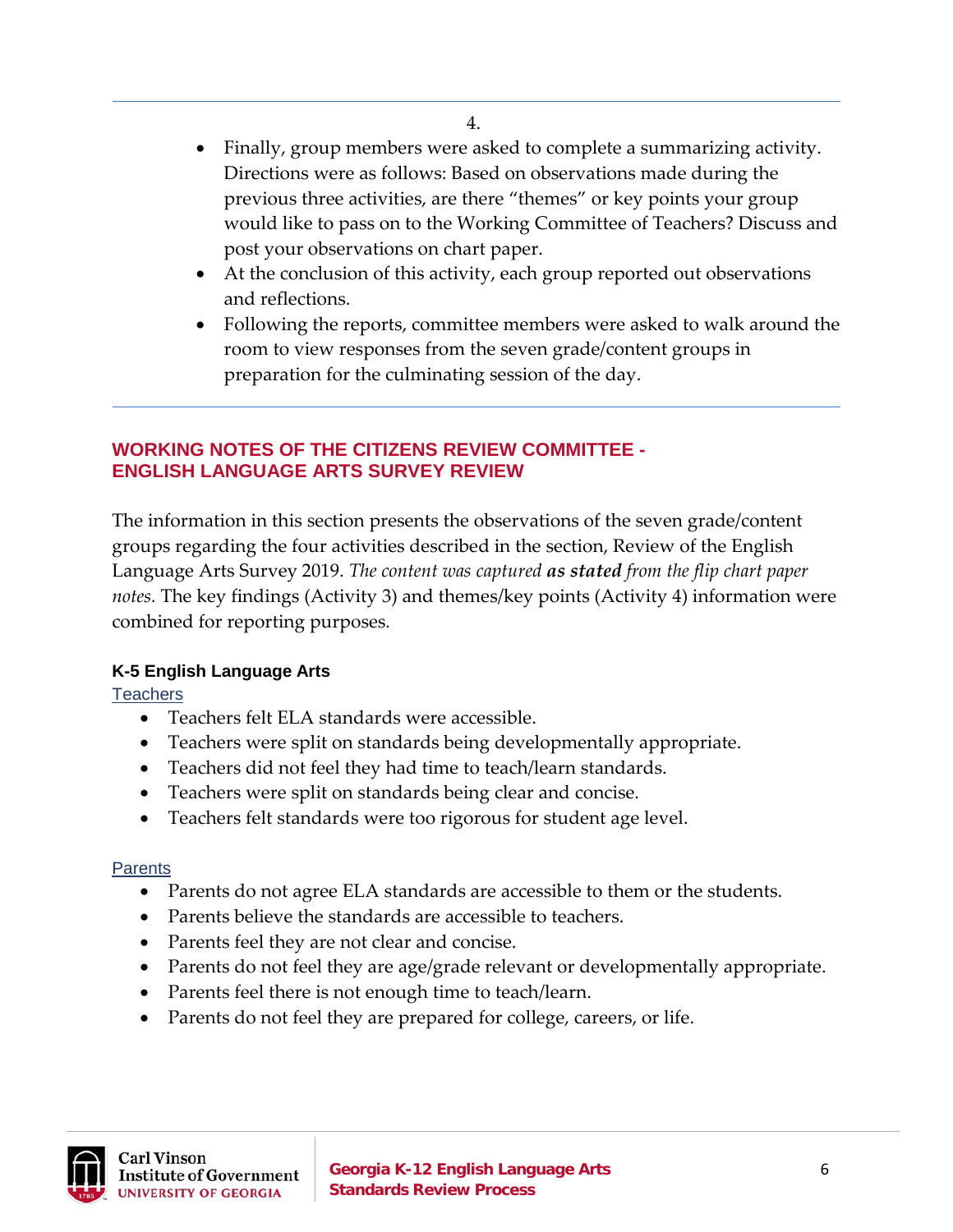- Parents felt standards are too rigorous for grade level.
- Parents felt too much emphasis on the standards.

- K-5 standards are of highest concern.
- Both question how relevant standards are to assigned age/grade level.
- Top concern is number of standards vs. time available to teach.
- They both agreed standards were accessible to teachers.
- They both agreed there was not enough time to teach/learn current standards.
- Both agreed standards are too rigorous for grade level.

#### **6-8 English Language Arts**

**Teachers** 

- 50% not accessible to parents.
- 51% not accessible to students.
- 67% not enough time!
- 42% not cohesive.
- 38.5% fosters creativity.
- 67% prepares for college.
- 35% prepares for career.
- 35% prepares for life.

#### **Parents**

- I am unconvinced most parents understand the term "developmentally appropriate".
- Disagree/strongly disagree in almost every area is more than 50%.
- Figure strongly agree and agree without neutral and parents overwhelmingly dislike ELA CC (Common Core) standards.
- Accessible to teachers is the only exception.

#### **Key Findings, Themes/Key Points**

- Less than 50% of all parent and teacher respondents expressed approval or support for Common Core standards.
- 1965 ESEA (Elementary and Secondary Education Act) prohibits the adoption of national standards.

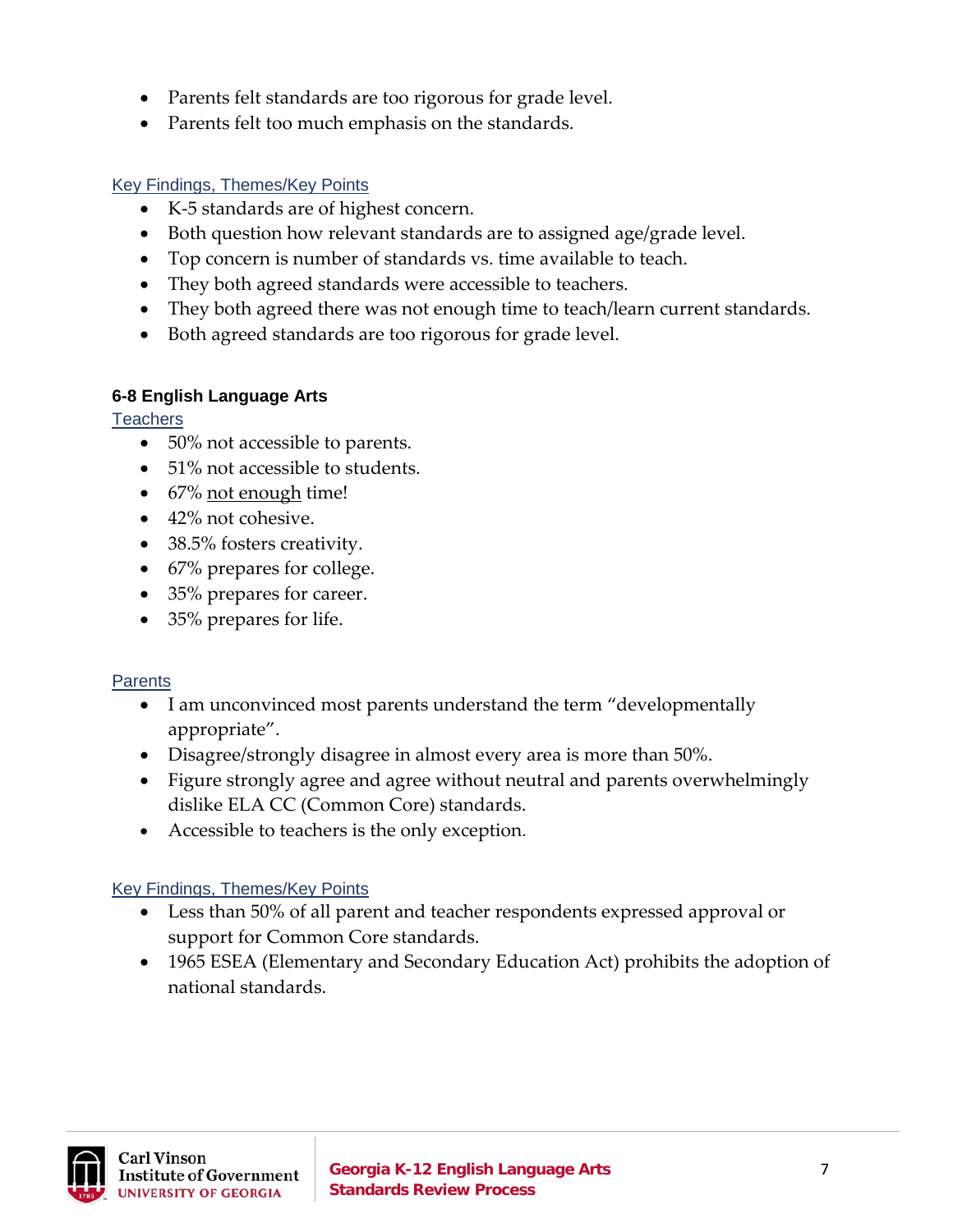- Education, like politics, must be local. CC (Common Core is the poster child for why this is true.
- Common Core was presented as an opportunity to compare states and localities by test scores and to allow portability for students who moved. No one ever states clearly why these were desirable qualities by which we should judge education.

#### **9th Grade Literature**

#### **Teachers**

- The standards appear to be developmentally appropriate.
- The parents and students need more accessibility/understanding.
- The language used should be more concise, clear, and cohesive.
- If the language were easier to understand, it would encourage more creativity and autonomy.
- Needs to equally prepare for life and career as they do for college.
- Over 95% feel the standard does drive the instruction.
- An assumption is, if the standard is good, this is a positive.
- Less than 30% feel they have enough time to teach and learn (this area receives the lowest positive rating).

- Overall, similar to teacher responses, though all are ranked less positive than the teachers.
	- o Developmentally appropriate, accessibility to teachers, and prepare for college
		- These 3 survey areas were significantly lower for parents.
	- o There is an assumption that teachers should be trained to know these more appropriately.
	- o These 3 survey areas received very low rankings from parents:
		- **Time to teach/learn**
		- Prepare for careers
		- Prepare for life
	- o There is an assumption that with more time, teachers could teach more applicability for career and life.
	- o Parents feel standards drive the instruction, if there are good standards this is not an issue.

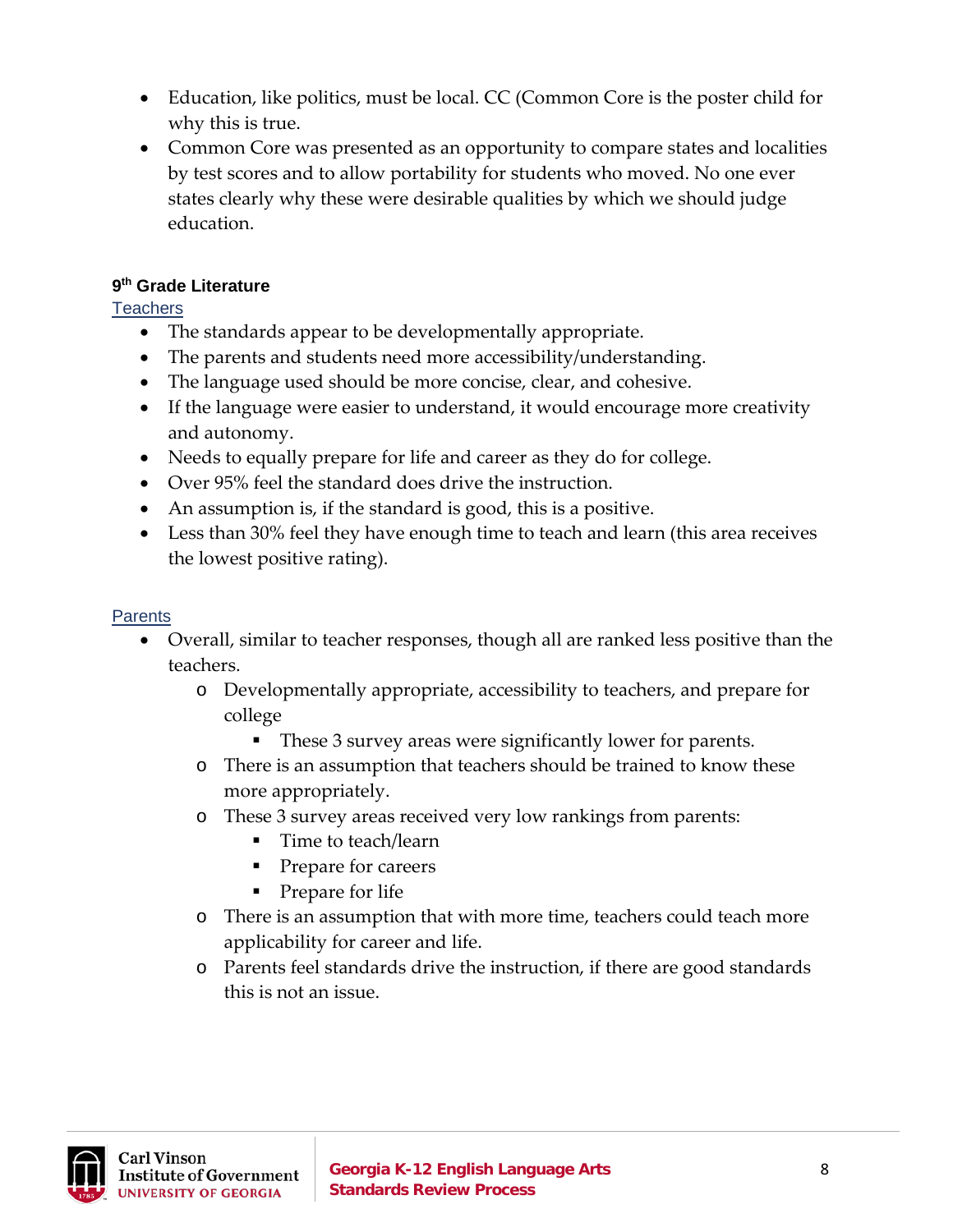- Overall, parents and teachers feel similar on the points, such as, parents and students need more access, more time to teach and learn, and want to prepare students more for career and life.
- The teachers want to maneuver in the direction the parents want, but they have to go by the standard.
	- o Need to reach agreeable standards.
- Time availability
- Teaching for careers/life

#### **10th Grade Literature**

#### Teachers

- Examination of levels of classes
	- o Advanced and AP students show readiness; regular Lit/Comp do not
- Examine resources and communication for parents/students
- Teachers like material, want more time w/ flexibility, autonomy, styles, creativity
- Career and life prep lacking

#### **Parents**

- Developmentally appropriate too much/too little? (What are parents actually saying?)
- Parents align with teacher thought process, **BUT** feel more strongly about it
- More time needed to teach
- More autonomy
- Language class level disparity
- Better communication for relevance and rigor
	- o Job of DOE (Department of Education) would greatly improve chance of message being received

#### Key Findings, Themes/Key Points

- Parents are considerably more unhappy than teachers
- Similar responses
- Want more time for Lit/Comp where does it come from?
- Lower level classes require more attention and improvement
- We need to work to get parent buy-in and accessibility
- Parent buy-in and accessibility could be improved with DOE providing central resource for standards

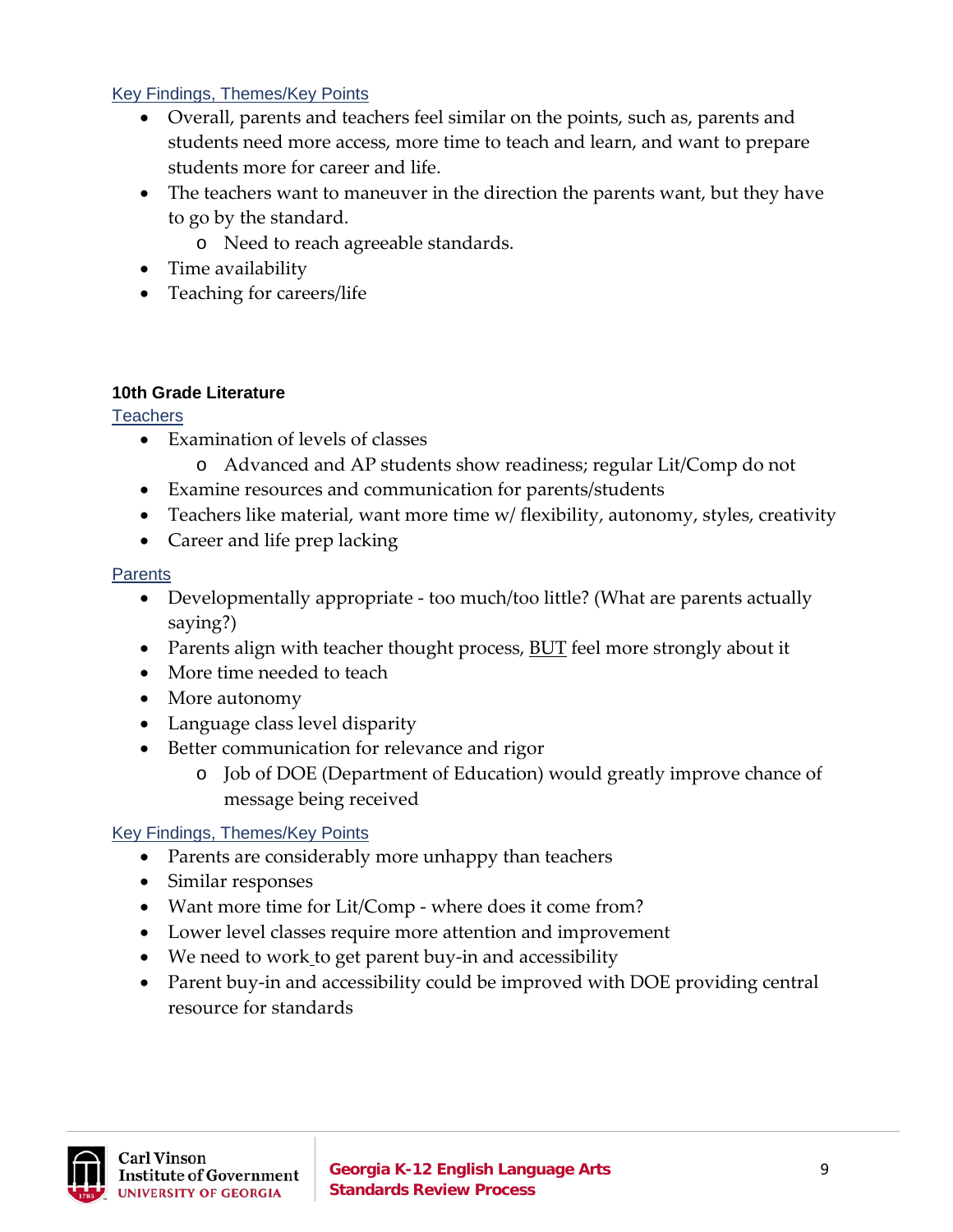- o DOE explanation of relevance and rigor
- Links to resources for additional help
- Time constraint impacts everyone

#### **American Literature**

**Teachers** 

- Current standards have high approval in accessibility to teachers and being developmentally appropriate.
- Focus needs to be on time to teach/learn, which would impact student accessibility.
- Low parent accessibility directly affects student performance.
	- o Engaging parent accessibility and making American Lit more accessible to parents can increase student and parent accessibility.
- Choose American literature subjects/books that can support career/life preparedness.
- Time to teach concern indicates an overabundance of material for rote memorization.

- Data suggests:
	- o No glaring, single issue
	- o Lowest rating: time to teach and learn
	- o Survey results suggest too much material and lack of student interest and engagement
- Parent data suggest:
	- o Too much homework
- Developmentally appropriate was given a lower percentage:
	- o Seems to suggest more time should be spent on earlier years and on fewer pieces of material.
	- o Let students build confidence and allow them more time to creatively digest materials.
	- o More time on less materials to build foundation interest in American Literature.
	- o American lit could be one of the most important subjects students should develop interest in.

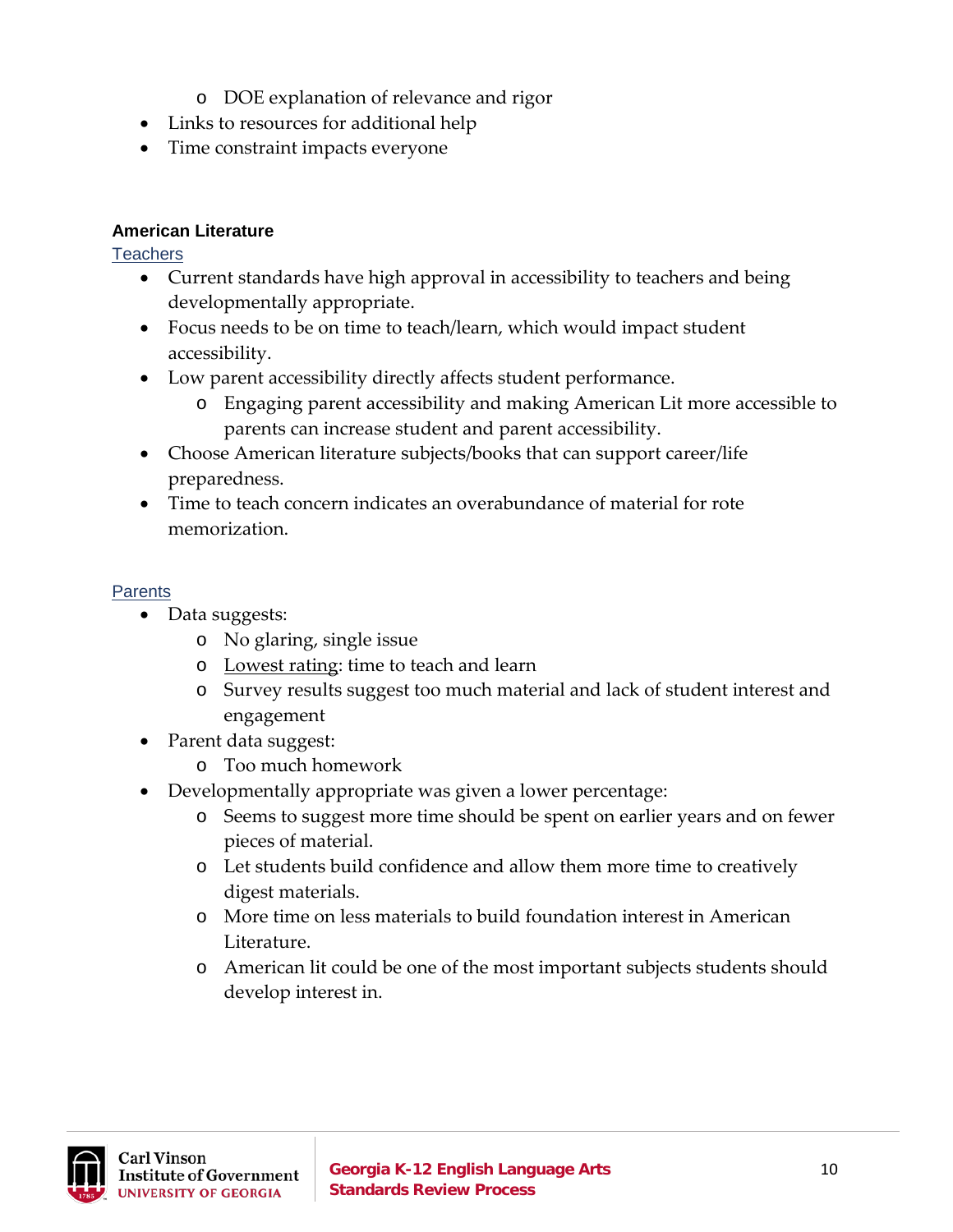- Trend Similarities:
	- o Standards are preparing students for college more than careers and life.
	- o Time to teach/learn is low compared to the number of standards.
	- o Current standards are not fostering creativity and autonomy.
	- o Concerns of sequencing throughout K-12 for American Literature, which can impact comprehension and long-term interest.
- Based on trends:
	- o Highest concern is time to teach and learn.
	- o American literature provides college preparedness, but concerns on whether career and life preparedness is provided.
	- o How do the standards foster creativity as well as long-term interest in American lit?
	- o How do the standards prepare them for life?
	- o Make American Literature more accessible to parents which correlates to student accessibility and success.

#### **World Literature**

#### **Teachers**

- Engagement between WL teachers and parents on the standards collaboration mechanism is needed to foster a better understanding.
- New administrative requirements brought on by the new standards have a negative impact on quality teaching.
- New standards are not preparing students for new emerging careers or college readiness.
- Standards have reduced creativity.

- Are the standards so complex that normal school hours or days do not support full understanding and mastery of the concepts?
- Are the standards so complex the students cannot visualize the positive impact on their development for a career or college?
- Standards implementations are not relevant with the students that'll prepare them for a career or college
- Standards can't be taught on a level that reaches all students.

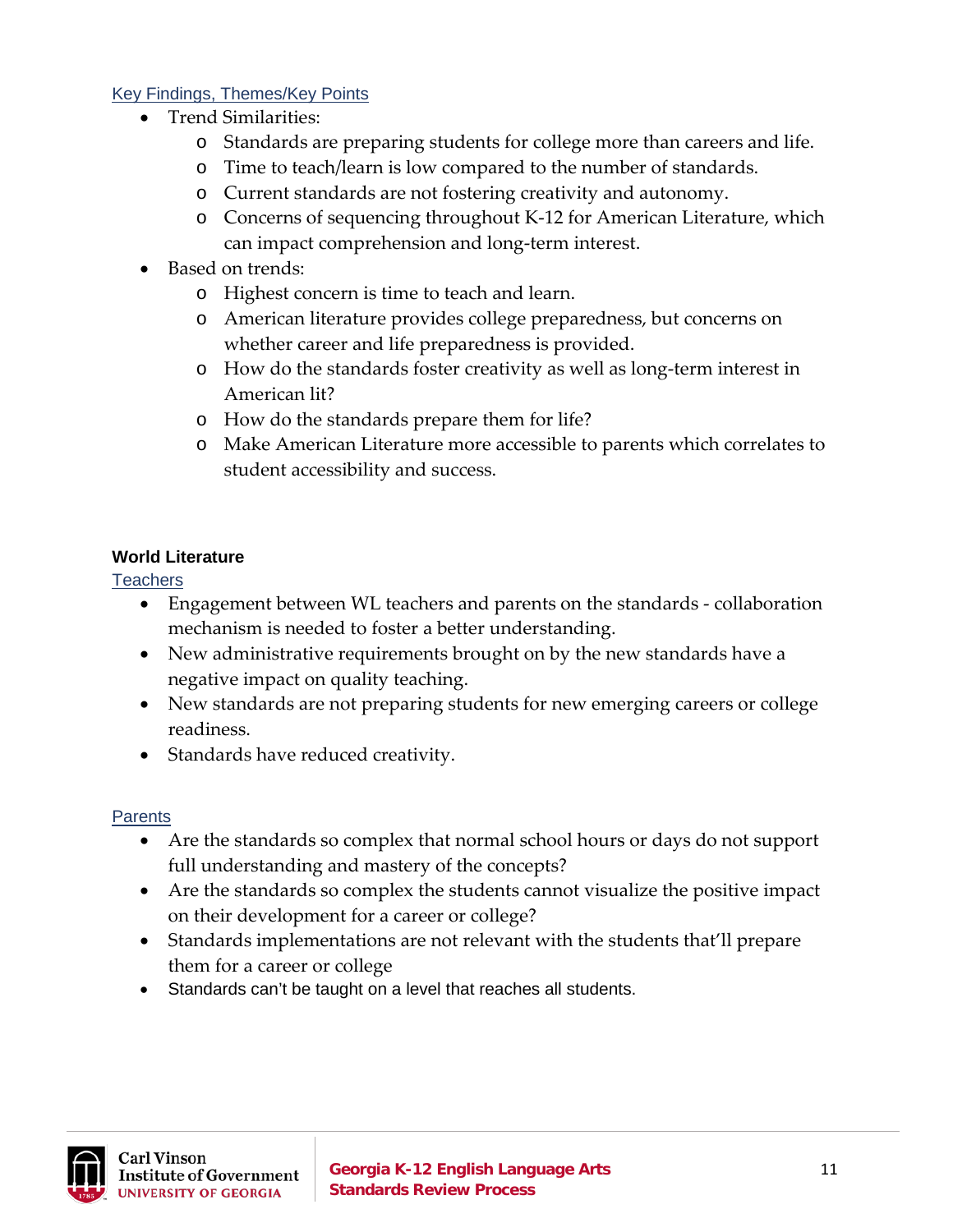- Standards are geared more towards preparing students for college than careers or life (relevance).
- Clearer understanding of standards for teachers, parents, students
- Reduction in creativity and autonomy
- Aha moments
	- o Get back to basics.
	- o Parents need to be involved in their child's education regarding subject matters being taught.
	- o Teach to learn not a test.
- Understanding standards:
	- o Career vs college paths
	- o Creative autonomy
	- o Teach to reach all learning levels

#### **British Literature**

Teachers

- It is age appropriate
- Not accessible to parents/students
- Not enough time to teach/learn
- May lack cohesive instruction
- Lacks overall impact
- Does not prepare for life/careers

#### **Parents**

- Not enough time to teach/learn
- Does not allow for creativity and autonomy
- Has little overall impact
- Does not prepare for life
- Does not prepare for careers

#### Key Findings, Themes/Key Points

- Not enough time to teach
- Lacks impact
- Does not prepare for life

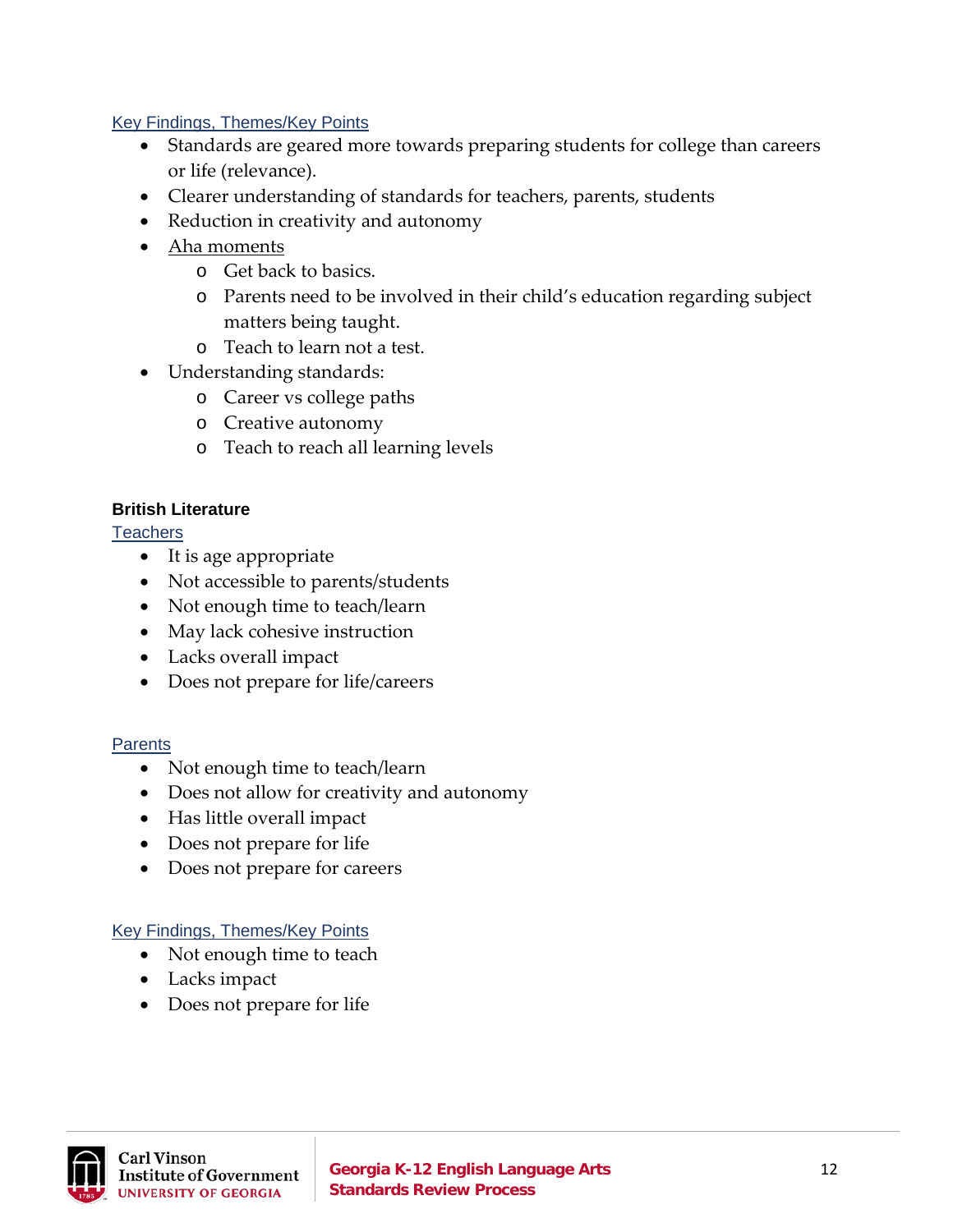- Does not prepare for careers
- Similarities:
	- o Lacks impact
	- o Not relevant for life/careers
	- o Lack time to teach
- Differences:
	- o Teachers believe material is developmentally appropriate/parents do not
	- o Parents do not believe the material is age-level appropriate
	- o Parents do not believe it will prepare students for college

#### **STAKEHOLDER GROUPS**

For the culminating activities of the day, committee members were asked to "selfselect," organizing themselves into one of three stakeholder groups: business/government, parents and education/educators. *The content was captured as stated from the flip chart paper notes.*

- Activity 1 Directions:
	- o Taking into consideration the information you have heard and seen today and *thinking about preparing students to apply English Language Arts knowledge beyond high school graduation*, list observations you would want the Working Committee of Teachers to know **from your stakeholder group's perspective.** This information might reemphasize an observation made during the day or there could be a new observation.
	- o Write observations on chart paper.

#### Stakeholder Group: Business and Government

- Cleaner written/typed communication
- Read/write for actual comprehension
- Push for more reading
- Structured career Lit
- Full use of words- not "R" "Z"
- Analytical skills/critical thinking
- Additional development of "logical steps" thinking
- \*Ability to research\*

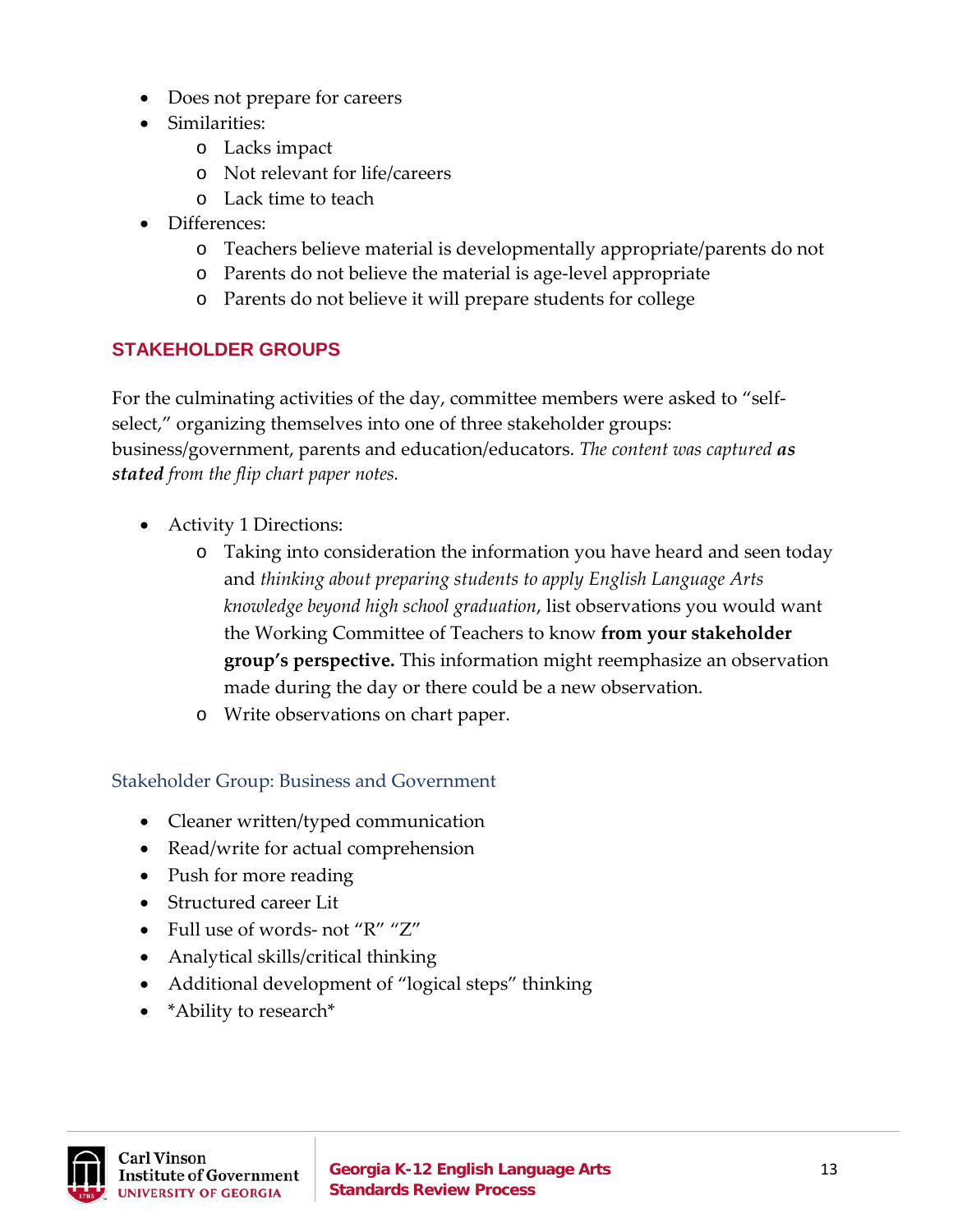• Credible Sources

#### Stakeholder Group: Parents

- Engagement is a leading measure of future learning and success.
- Writing, reading and spelling skill development is needed to be able to navigate digital literacy and real-world reading demands.

#### Stakeholder Groups: Education/Educators

- Making sure teachers ensure students are strong readers when they graduate
- Early intervention is the key to reading success for many children
- Technology can be a good educational tool, even in reading
- Every student's goal is not college
- Making sure students are able to write well
- Activity 2 Directions: Several terms have been used to describe a student's journey following high school graduation:
	- o Post-secondary education
	- o College and career ready
	- o Workforce ready
	- o Preparation for Life
	- o Life-long learner

When thinking about revisions of the current K-12 Standards for ELA, list up to five observations the Working Committee of Teachers need to know about preparing students to apply ELA knowledge beyond high school graduation.

Write observations on chart paper.

#### Stakeholder Group: Business and Government

- Kids prefer text to actual conversation, leads to weak verbal communication.
- Embrace technology while not depending on it.
- Creative/innovative writing/communication.
- Creativity lends itself to curiosity and continues learning.
- Failure is a learning tool for grit and experience.
- Business/technical lit.

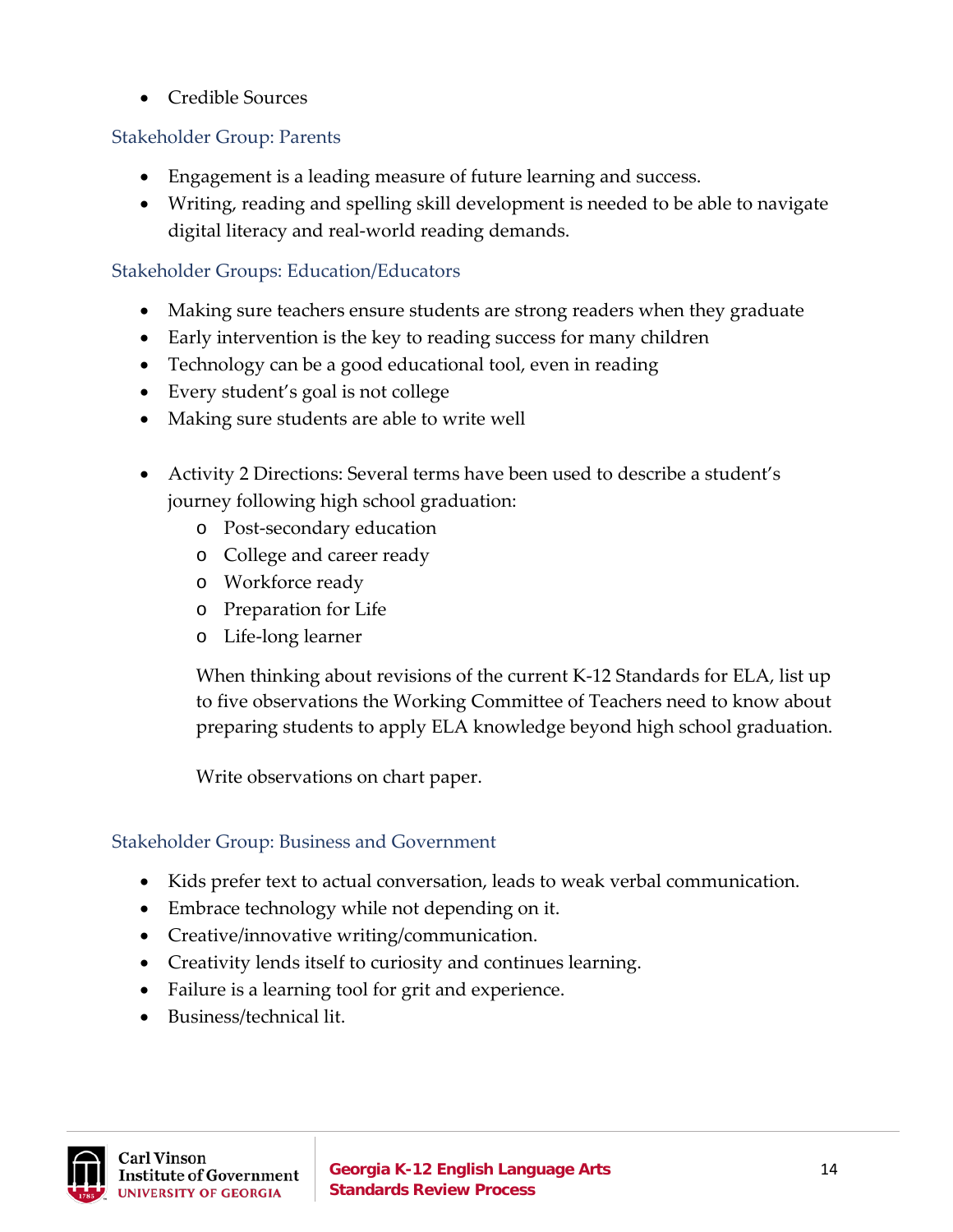#### Stakeholder Group: Parents

- Explicit instruction in foundational reading skills, vocabulary, morphology is needed to raise reading, writing proficiency for later post school life.
- Evidence based approaches to teach reading more effectively with knowledge of 5 essential components of reading instruction as described in both ESSA and IDEA laws.

#### Stakeholder Groups: Education/Educators

- Reading is critical no matter the student's educational path.
- Work on reading skills at an early age to make sure students are able to read well when they are older.
- Every job/career involves reading, writing, and tech.

At the conclusion of this activity, each group reported out observations and reflections.